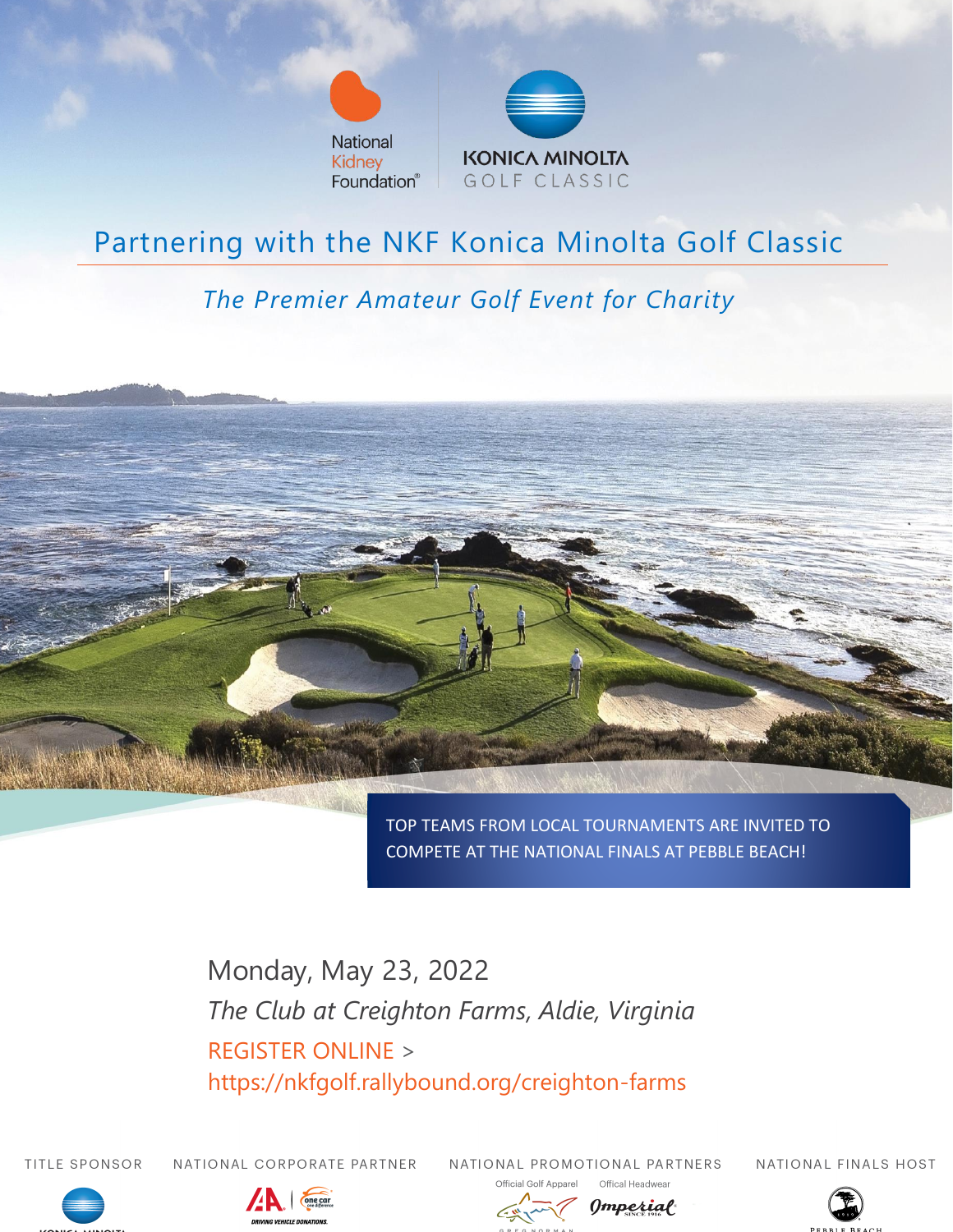# JOIN US ON THE ROAD TO PEBBLE BEACH



**The road to Pebble Beach starts at The Club at Creighton Farms on May 23!** The National Kidney Foundation Konica Minolta Golf Classic is the nation's Premier Amateur Golf Event for Charity. Each year thousands of golfers from across the country participate in 30 events across the U.S. for the exciting competition and the chance to earn an

invitation to the National Finals at Pebble Beach—while raising \$4 million for the NKF.

Put together a team of your regular foursome, or entertain clients, and get ready to play at Creighton Farms for an invite to National Finals at the Pebble Beach Resorts. Your team can play in either the Handicap Index Division or the Gross Division, providing you and your guests with a competitive yet social day of golf whether you are a low handicapper or new to the game.

The top finishing teams in both the Handicap Index and Gross Divisions from every NKF Konica Minolta Golf Classic are invited to compete in the National Finals held at the famed Pebble Beach Resorts (additional fees required). If the upcoming U.S. Open or the U.S. Amateur is not in your future, this three-day tournament may be your only chance to compete for a national championship at the beautiful and challenging Pebble Beach Golf Links, Spyglass Hill Golf Course and The Links at Spanish Bay, January 2023.

### *NATIONAL CAPITAL AREA TOURNAMENT COMMITTEE*

*Zach Gifford, Chair Managing Consultant Guidehouse*

**Kevin Barry** Associate Booz Allen Hamilton

**Chris Blevins** General Manager Aerobiology Laboratory

**Ben Devine** Financial Planner **Ameriprise** 

**Brennan Hart** Principal Three Rivers Solutions

**Katri Hunter** Real Estate Agent The Tom Buerger Group, Compass

*Yasmine Bonilla, Co-Chair Financial Planner Raymond James Financial Services, Inc.*

> **Colin May** Chief Strategy Officer KME Digital

**Jim McAllister** Vice President Sales/Estimating CB Flooring, LLC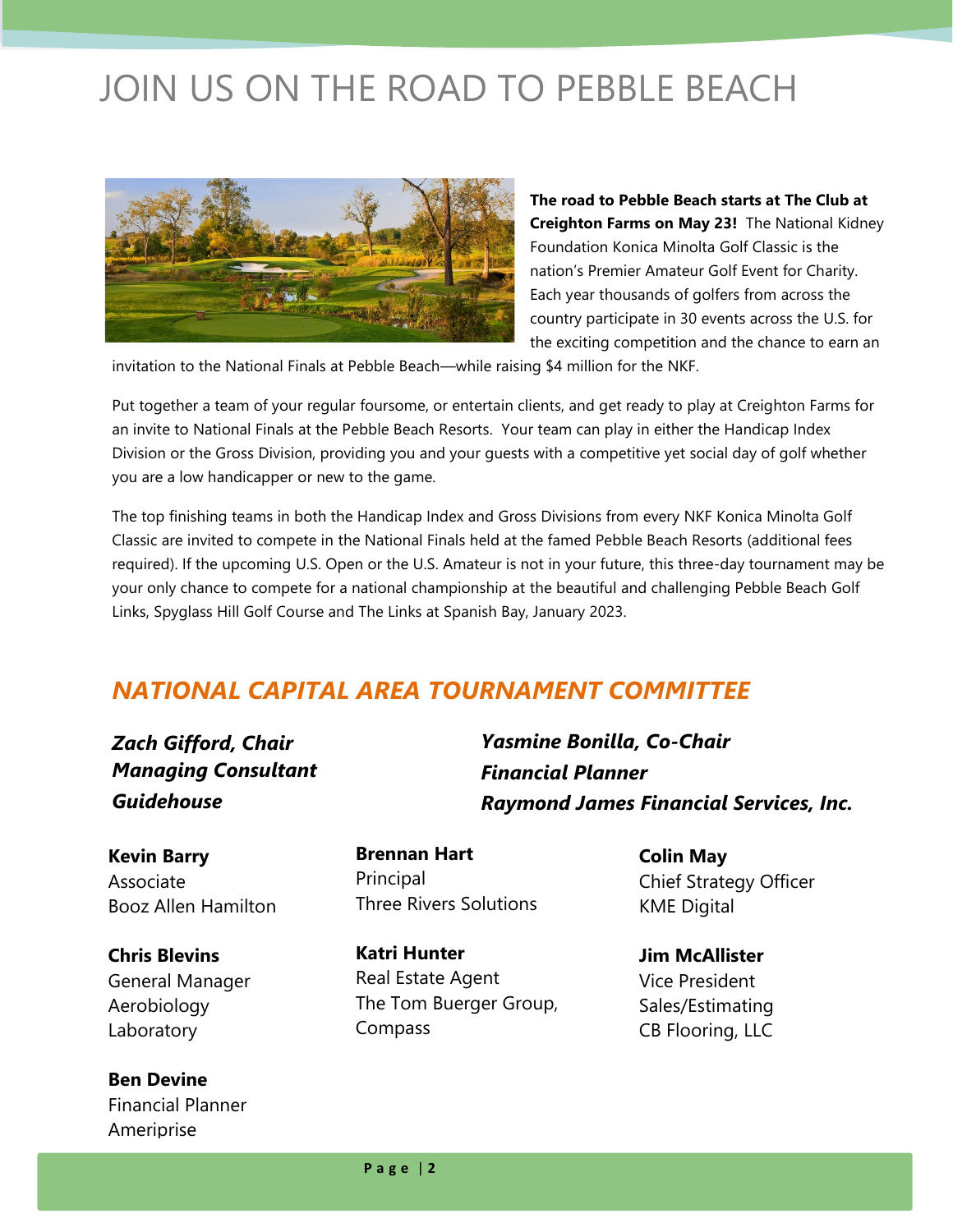# SPONSORSHIP OPPORTUNITIES

#### **LOCAL PRESENTING SPONSOR - \$20,000** *Sold Out*

#### **On-Site Recognition/Visibility:**

- Company logo on golfer shirts.
- Signage & opportunity for on-site promotion.
- Full-page advertisement in program book.
- Opportunity to add a promotional item to golfer welcome packs.
- Included in sponsor list page in program book.

#### **Client Entertainment/Hospitality:**

- Entertain clients with four (4) foursome entries.
- Lunch, Awards Reception & Dinner for players, and partners.
- Premium gifts for players.

#### **Social Media Posts:**

- All golf tournament posts to include company logo.
- Unique, individual, pre & post event social media mentions (with 20 second video post).
- Pre & Post event social media mentions, together with all other sponsors.

#### **MASTERS SPONSOR - \$15,000** *Sold Out*

#### **On-Site Recognition/Visibility:**

- Company logo on golfer hats
- Signage & opportunity for on-site promotion.
- Half-page advertisement in program book.
- Opportunity to add a promotional item to golfer welcome packs.
- Included in sponsor list page in program book.

#### **Client Entertainment/Hospitality:**

- Entertain clients with three (3) foursome entries.
- Lunch, Awards Reception & Dinner for players, and partners.
- Premium gifts for players.

#### **Social Media Posts:**

- Unique, individual, pre & post event social media mentions.
- Pre & Post event social media mentions, together with all other sponsors.

#### **CHAMPIONS SPONSOR - \$10,000** *Sold Out*

#### **On-Site Recognition/Visibility:**

- Signage & opportunity for on-site promotion.
- Half-page advertisement in program book.
- Included in sponsor list page in program book.

#### **Client Entertainment/Hospitality:**

- Entertain clients with two (2) foursome entries.
- Premium Gifts, Lunch, Awards Reception & Dinner for players, and partners.

#### **Social Media Posts:**

- Unique, individual, pre & post event social media mentions.
- Pre & Post event social media mentions, together with all other sponsors.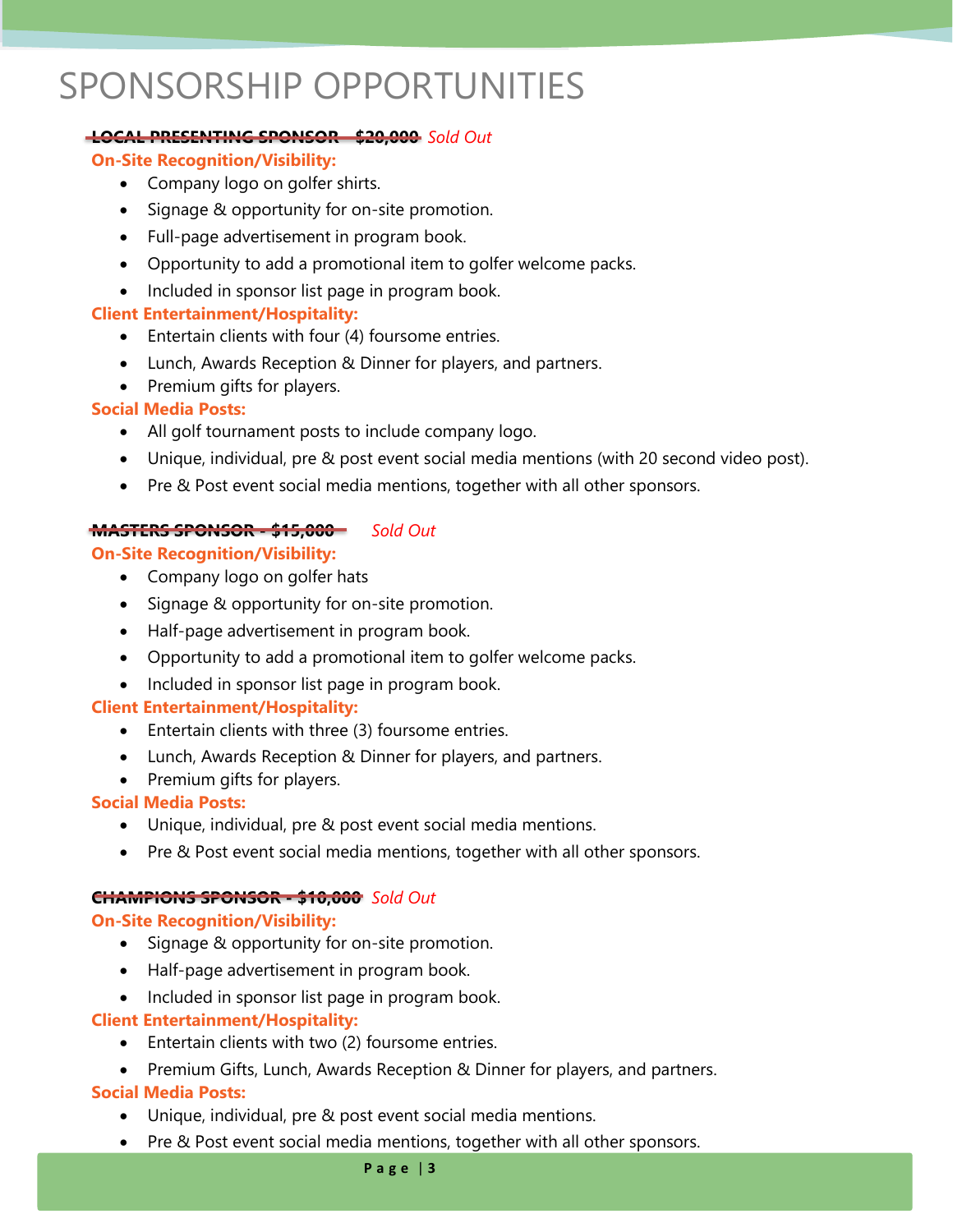#### **ACE SPONSOR - \$7,500** *Sold Out*

#### **On-Site Recognition/Visibility:**

- Two (2) tee signs with company logo.
- Half-page advertisement in program book.
- Included in sponsor list page in program book.

#### **Client Entertainment/Hospitality:**

- Entertain clients with two (2) foursome entries.
- Lunch, Awards Reception & Dinner for players, and partners.
- Premium gifts for players.

#### **Social Media Posts:**

- Unique, individual, pre-event social media mentions.
- Pre & Post event social media mentions, together with all other sponsors.

#### **EAGLE SPONSOR - \$5,000** *Sold Out*

#### **On-Site Recognition/Visibility:**

- One (1) tee sign with company logo.
- Included in sponsor list page in program book.

#### **Client Entertainment/Hospitality:**

- Entertain clients with one (1) foursome entry.
- Lunch, Awards Reception & Dinner for players, and partners.
- Premium gifts for players.

#### **Social Media Posts:**

• Pre & Post event social media mentions, together with all other sponsors.

## FOURSOMES

#### **EXECUTIVE FOURSOME - \$3,000** *Sold Out*

- Entertain clients with entry for one (1) foursome in the NKF Konica Minolta Golf Classic.
- One tee sign for company branding.
- Breakfast, lunch, and Invitation to the Awards Reception, and Dinner for each player.
- Premium gifts for players.

#### **FOURSOME - \$2,500** *Sold Out*

- Entry for one (1) foursome in the NKF Konica Minolta Golf Classic.
- Breakfast, lunch, and Invitation to the Awards Reception, and Dinner for each player.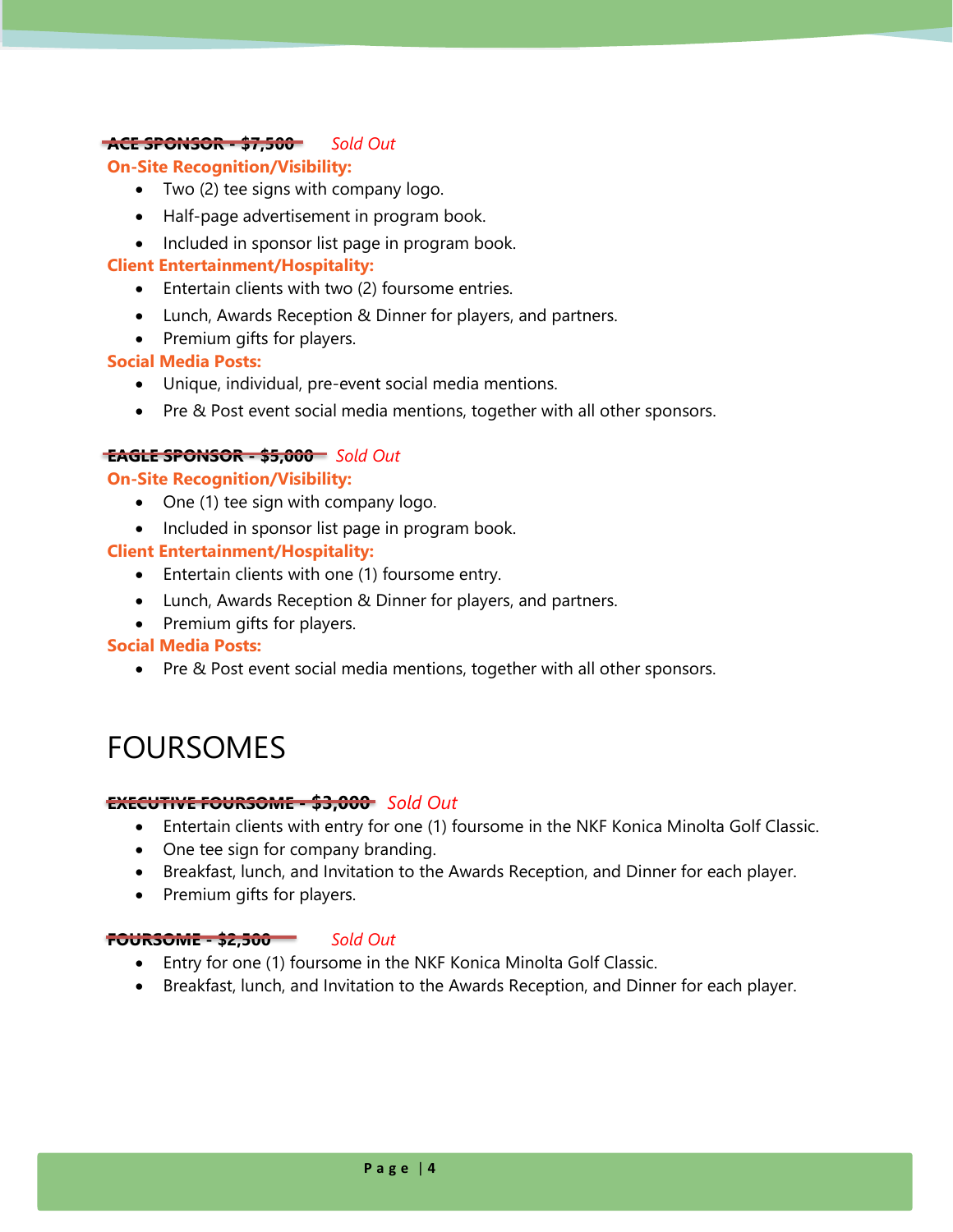# OTHER SPONSORSHIP OPPORTUNITIES

#### **RECEPTION / DINNER or BREAKFAST / LUNCH SPONSOR (limited to one each) - \$7,500**

#### **On-Site Recognition/Visibility:**

- Emcee sponsor shout-out at post-match reception (with option to provide one paragraph script).
- Brand signage on each table.
- Included in sponsor list page in program book.
- Brand signage at post-match reception venue entrance.
- Option to place promotional items, or marketing in golfer welcome packs.

#### **Social Media Posts:**

- Unique, individual, pre-event social media mention.
- Pre & Post event social media mentions, together with all other sponsors.
- Tournament website brand display, with link to your homepage.

#### **HOLE IN ONE SPONSOR (limited to one) - \$5,000**

#### **On-Site Recognition/Visibility:**

- Signage & opportunity for on-site promotion.
- Emcee sponsor shout-out at post-match reception (with option to provide one paragraph script).
- Half-page advertisement in program book.
- Included in sponsor list page in program book.

#### **Social Media Posts:**

- Unique, individual, pre-event social media mention (with option for 20 second video).
- Pre & Post event social media mentions, together with all other sponsors.
- Tournament website brand display, with link to your homepage.

#### **TEE SIGN SPONSOR - \$500** *Sold Out*

• Have your brand front and center on a tee at the tournament.

#### **RAFFLE/SUPER TICKET/MULLIGAN - \$100/person**

• All-access pass to all on-course contests, mulligan, raffle ticket and drink tickets.

#### **GUEST AWARDS RECEPTION DINNER TICKET - \$125/person**

• Non-golfer ticket includes Awards Reception Dinner.

\*If your company is interested in specific branding opportunities (Driving Range, Golf Cart, Beverage Cart, etc.), we are happy to create a customized package, with or without a foursome.